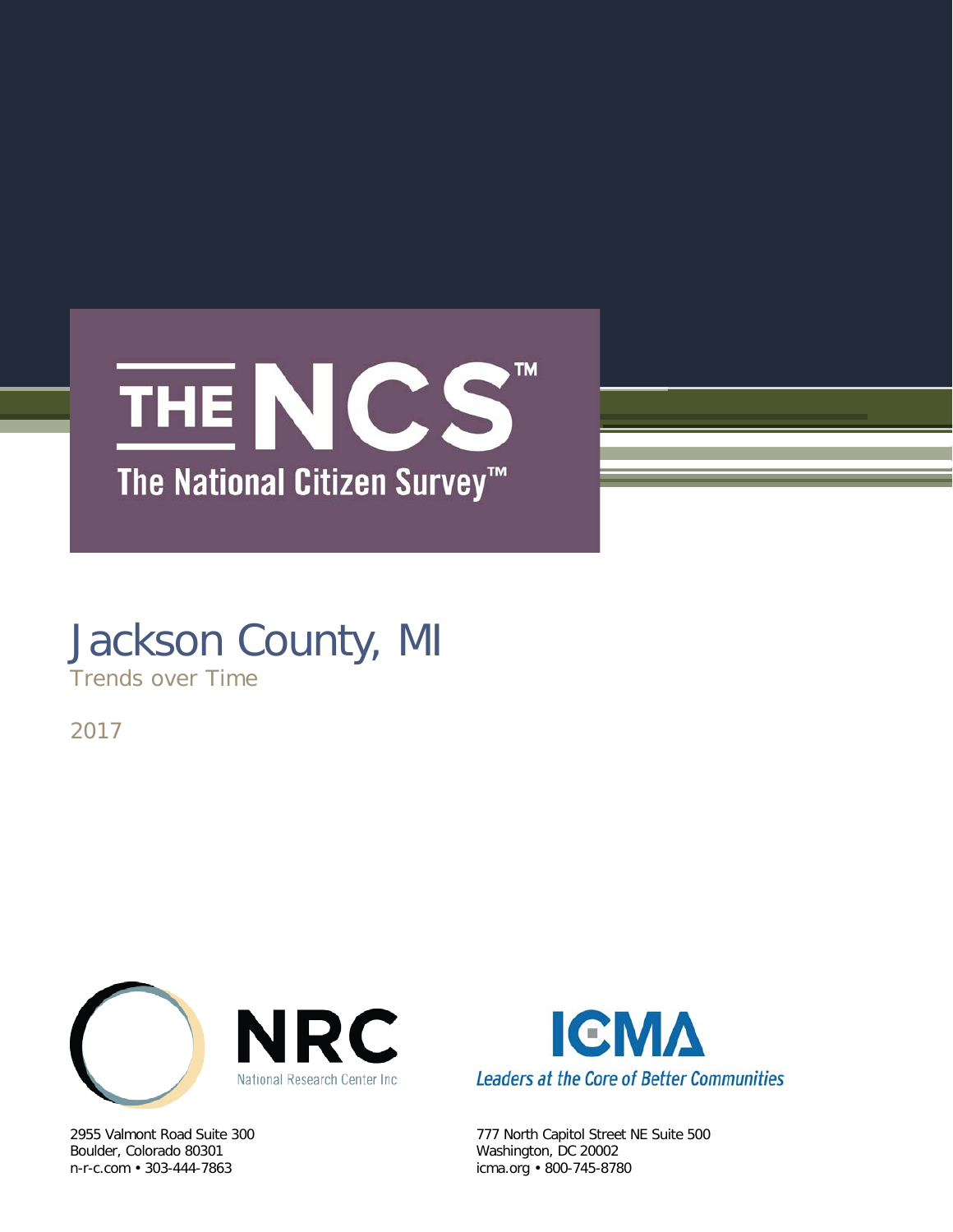# **Summary**

The National Citizen Survey™ (The NCS™) is a collaborative effort between National Research Center, Inc. (NRC) and the International City/County Management Association (ICMA). The survey and its administration are standardized to assure high quality research methods and directly comparable results across The NCS communities. The NCS captures residents' opinions within the three pillars of a community (Community Characteristics, Governance and Participation) across eight central facets of community (Safety, Mobility, Natural Environment, Built Environment, Economy, Recreation and Wellness, Education and Enrichment and Community Engagement). This report discusses trends over time, comparing the 2017 ratings for the County of Jackson County to its previous survey results in 2009, 2011, 2013 and 2015. Additional reports and technical appendices are available under separate cover.

Trend data for Jackson County represent important comparison data and should be examined for improvements or declines. Deviations from stable trends over time, especially, represent opportunities for understanding how local policies, programs or public information may have affected residents' opinions.

Meaningful differences between survey years have been noted within the following tables as being "higher" or "lower" if the differences are greater than eight percentage points between the 2015 and 2017 surveys, otherwise the comparisons between 2015 and 2017 are noted as being "similar." Additionally, benchmark comparisons for all survey years are presented for reference. Changes in the benchmark comparison over time can be impacted by various trends, including varying survey cycles for the individual communities that comprise the benchmarks, regional and national economic or other events, as well as emerging survey methodologies.

Overall, ratings in Jackson County for 2017 generally remained stable. Of the 134 items for which comparisons were available, 99 items were rated similarly in 2015 and 2017, 21 items showed a decrease in ratings and 14 showed an increase in ratings. Notable trends over time included the following:

- Ratings for several aspects of Safety decreased in 2017. These included the overall feeling of safety in Jackson County, feelings of safety in the downtown/commercial area, crime prevention and fire prevention. The proportion of residents in 2017 who had stocked supplies for an emergency also decreased since 2015, while the rating for animal control improved.
- Many Mobility ratings also declined since 2015, including traffic flow, ease of travel by car and overall ease of travel; however, the rating for bus or transit services increased in 2017.
- Within Community Engagement, ratings for several aspects of government performance improved since 2015 (the overall direction the County is taking, confidence in County government and being honest). Levels of Participation for several aspects within this facet declined in 2017, however: residents were less likely to have talked to or visited with their neighbors, read or watched local news or done a favor for a neighbor.
- Jackson County residents were more likely in 2017 than in 2015 to positively rate the vibrancy of the downtown/commercial area and economic development.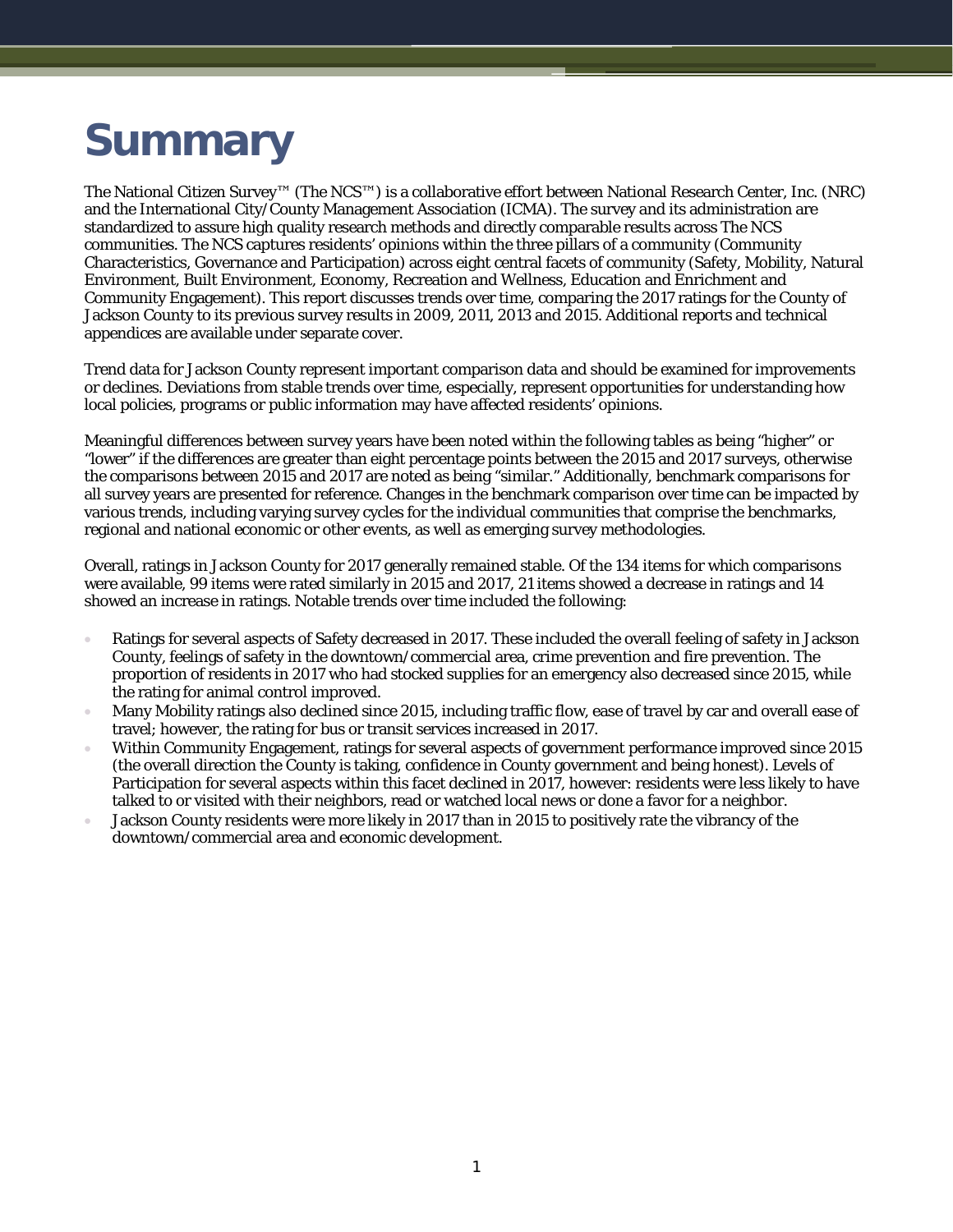#### Table 1: Community Characteristics General

|                         |      |      | Percent rating positively (e.g., excellent/good) |      |      |                              | Comparison to benchmark |            |            |            |            |
|-------------------------|------|------|--------------------------------------------------|------|------|------------------------------|-------------------------|------------|------------|------------|------------|
|                         | 2009 | 2011 | 2013                                             | 2015 | 2017 | 2017 rating compared to 2015 | 2009                    | 2011       | 2013       | 2015       | 2017       |
| Overall quality of life | 48%  | 45%  | 50%                                              | 49%  | 51%  | Similar                      | Much lower              | Much lower | Much lower | Much lower | Lower      |
| Overall image           | 27%  | 25%  | 23%                                              | 20%  | 19%  | Similar                      | Much lower              | Much lower | Much lower | Much lower | Much lower |
| Place to live           | 58%  | 52%  | 59%                                              | 59%  | 54%  | Similar                      | Much lower              | Much lower | Much lower | Much lower | Much lower |
| Neighborhood            | 75%  | 71%  | 79%                                              | 69%  | 72%  | Similar                      | Lower                   | Much lower | Similar    | Lower      | Lower      |
| Place to raise children | 62%  | 51%  | 53%                                              | 58%  | 50%  | Lower                        | Much lower              | Much lower | Much lower | Lower      | Much lower |
| Place to retire         | 36%  | 35%  | 31%                                              | 41%  | 32%  | Lower                        | Much lower              | Much lower | Much lower | Much lower | Much lower |
| Overall appearance      | 40%  | 33%  | 37%                                              | 37%  | 47%  | Higher                       | Much lower              | Much lower | Much lower | Much lower | Lower      |

#### Table 2: Community Characteristics by Facet

|             |                                      | Percent rating positively (e.g., excellent/good)<br>very/somewhat safe) |           |      |      |      | 2017 rating<br>compared to |            | Comparison to benchmark |            |            |            |  |
|-------------|--------------------------------------|-------------------------------------------------------------------------|-----------|------|------|------|----------------------------|------------|-------------------------|------------|------------|------------|--|
|             |                                      | 2009                                                                    | 2011      | 2013 | 2015 | 2017 | 2015                       | 2009       | 2011                    | 2013       | 2015       | 2017       |  |
|             | Overall feeling of safety            | <b>NA</b>                                                               | <b>NA</b> | 49%  | 51%  | 39%  | Lower                      | <b>NA</b>  | <b>NA</b>               | Much lower | Much lower | Much lower |  |
|             | Safe in neighborhood                 | 92%                                                                     | 84%       | 93%  | 83%  | 83%  | Similar                    | Similar    | Lower                   | Similar    | Similar    | Similar    |  |
| Safety      | Safe downtown/commercial<br>area     | 77%                                                                     | 76%       | 79%  | 71%  | 62%  | Lower                      | Much lower | Much lower              | Similar    | Lower      | Lower      |  |
|             | Overall ease of travel               | <b>NA</b>                                                               | <b>NA</b> | 68%  | 70%  | 45%  | Lower                      | <b>NA</b>  | <b>NA</b>               | Similar    | Similar    | Lower      |  |
|             | Paths and walking trails             | 55%                                                                     | 56%       | 57%  | 58%  | 57%  | Similar                    | Lower      | Similar                 | Similar    | Similar    | Similar    |  |
|             | Ease of walking                      | 44%                                                                     | 49%       | 53%  | 50%  | 45%  | Similar                    | Much lower | Much lower              | Similar    | Lower      | Lower      |  |
|             | Travel by bicycle                    | NA                                                                      | 49%       | 40%  | 41%  | 29%  | Lower                      | <b>NA</b>  | Similar                 | Similar    | Lower      | Lower      |  |
|             | Travel by public transportation      | 39%                                                                     | <b>NA</b> | 36%  | 41%  | 25%  | Lower                      | Lower      | <b>NA</b>               | Lower      | Similar    | Lower      |  |
|             | Travel by car                        | 59%                                                                     | 59%       | 65%  | 65%  | 51%  | Lower                      | Similar    | Similar                 | Similar    | Similar    | Similar    |  |
|             | Public parking                       | <b>NA</b>                                                               | <b>NA</b> | 49%  | 46%  | 38%  | Similar                    | <b>NA</b>  | <b>NA</b>               | Similar    | Similar    | Similar    |  |
| Mobility    | Traffic flow                         | <b>NA</b>                                                               | 49%       | 49%  | 56%  | 42%  | Lower                      | <b>NA</b>  | Similar                 | Similar    | Similar    | Similar    |  |
|             | Overall natural environment          | 52%                                                                     | 55%       | 65%  | 59%  | 58%  | Similar                    | Much lower | Much lower              | Similar    | Lower      | Lower      |  |
| Natural     | Cleanliness                          | 38%                                                                     | 31%       | 39%  | 37%  | 47%  | Higher                     | Much lower | Much lower              | Much lower | Much lower | Lower      |  |
| Environment | Air quality                          | <b>NA</b>                                                               | 64%       | 66%  | 64%  | 65%  | Similar                    | <b>NA</b>  | Lower                   | Similar    | Similar    | Similar    |  |
|             | Overall built environment            | <b>NA</b>                                                               | <b>NA</b> | 37%  | 43%  | 39%  | Similar                    | <b>NA</b>  | <b>NA</b>               | Lower      | Lower      | Lower      |  |
|             | New development in Jackson<br>County | 15%                                                                     | 20%       | 22%  | 29%  | 42%  | Higher                     | Much lower | Much lower              | Much lower | Lower      | Similar    |  |
|             | Affordable quality housing           | NА                                                                      | 39%       | 38%  | 39%  | 31%  | Lower                      | ΝA         | Similar                 | Similar    | Similar    | Similar    |  |
| Built       | Housing options                      | <b>NA</b>                                                               | 42%       | 41%  | 39%  | 34%  | Similar                    | <b>NA</b>  | Much lower              | Lower      | Lower      | Lower      |  |
| Environment | Public places                        | NA                                                                      | <b>NA</b> | 43%  | 44%  | 40%  | Similar                    | <b>NA</b>  | <b>NA</b>               | Lower      | Lower      | Lower      |  |
|             | Overall economic health              | <b>NA</b>                                                               | <b>NA</b> | 13%  | 17%  | 24%  | Similar                    | <b>NA</b>  | <b>NA</b>               | Much lower | Much lower | Much lower |  |
|             | Vibrant downtown/commercial<br>area  | <b>NA</b>                                                               | <b>NA</b> | 19%  | 22%  | 32%  | Higher                     | <b>NA</b>  | ΝA                      | Lower      | Lower      | Lower      |  |
|             | <b>Business and services</b>         | 39%                                                                     | 38%       | 38%  | 47%  | 42%  | Similar                    | Much lower | Much lower              | Lower      | Lower      | Lower      |  |
| Economy     | Cost of living                       | <b>NA</b>                                                               | <b>NA</b> | 40%  | 43%  | 43%  | Similar                    | <b>NA</b>  | <b>NA</b>               | Similar    | Similar    | Similar    |  |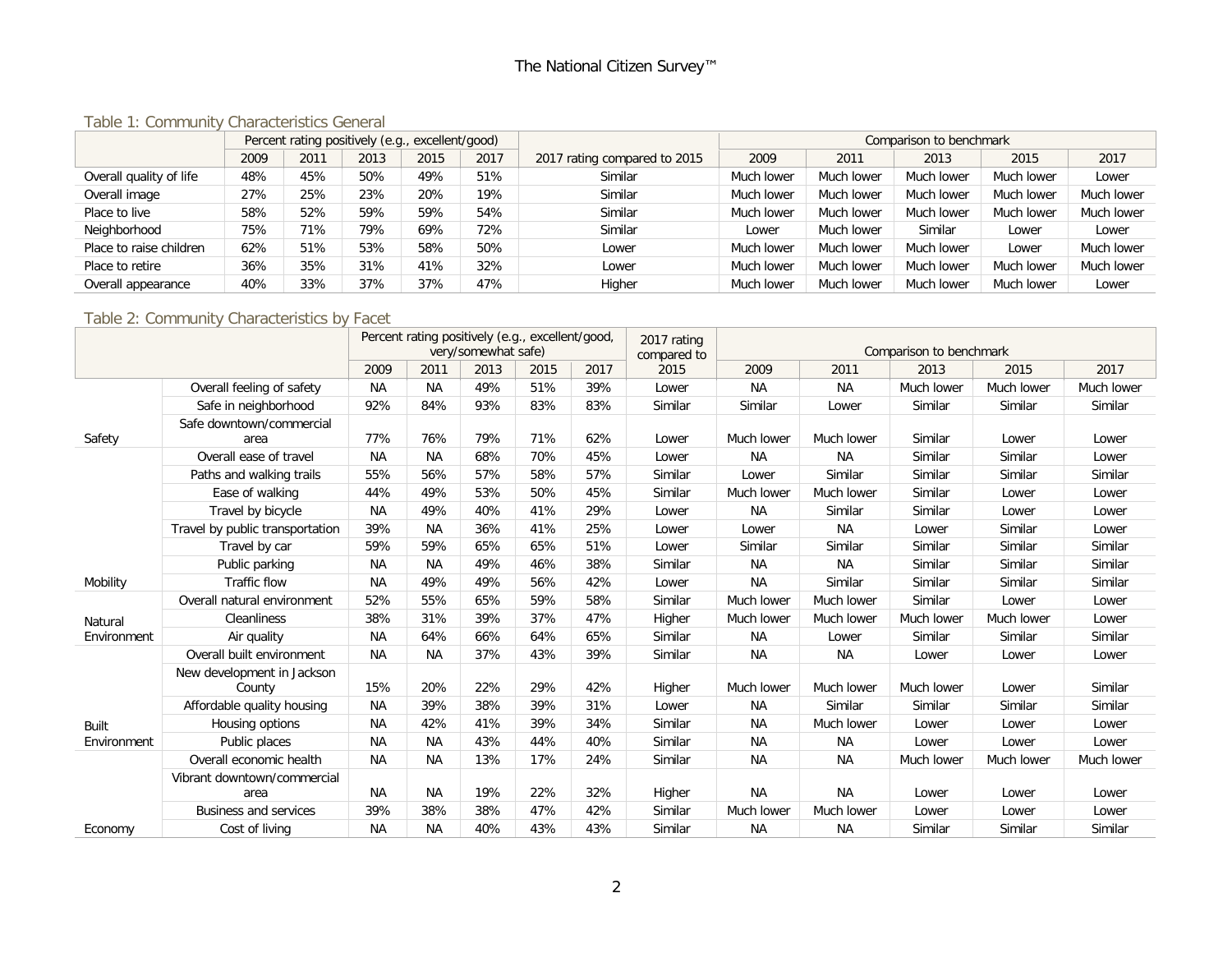|            |                                                      |           |           | very/somewhat safe) | Percent rating positively (e.g., excellent/good, |      | 2017 rating<br>compared to |            |            |            |            |            |
|------------|------------------------------------------------------|-----------|-----------|---------------------|--------------------------------------------------|------|----------------------------|------------|------------|------------|------------|------------|
|            |                                                      | 2009      | 2011      | 2013                | 2015                                             | 2017 | 2015                       | 2009       | 2011       | 2013       | 2015       | 2017       |
|            | Shopping opportunities                               | 45%       | 43%       | 42%                 | 42%                                              | 42%  | Similar                    | Similar    | Much lower | Similar    | Similar    | Similar    |
|            | Employment opportunities                             | 7%        | 6%        | 12%                 | 21%                                              | 27%  | Similar                    | Much lower | Much lower | Lower      | Lower      | Similar    |
|            | Place to visit                                       | <b>NA</b> | <b>NA</b> | 32%                 | 35%                                              | 32%  | Similar                    | <b>NA</b>  | <b>NA</b>  | Much lower | Much lower | Much lower |
|            | Place to work                                        | 26%       | 26%       | 37%                 | 44%                                              | 47%  | Similar                    | Much lower | Much lower | Lower      | Lower      | Lower      |
|            | Health and wellness                                  | <b>NA</b> | <b>NA</b> | 51%                 | 52%                                              | 46%  | Similar                    | <b>NA</b>  | <b>NA</b>  | Lower      | Lower      | Lower      |
|            | Mental health care                                   | <b>NA</b> | <b>NA</b> | 32%                 | 37%                                              | 39%  | Similar                    | <b>NA</b>  | <b>NA</b>  | Lower      | Similar    | Similar    |
|            | Preventive health services                           | 45%       | 47%       | 52%                 | 51%                                              | 54%  | Similar                    | Much lower | Much lower | Similar    | Similar    | Similar    |
|            | Health care                                          | 30%       | 40%       | 49%                 | 50%                                              | 53%  | Similar                    | Much lower | Much lower | Similar    | Similar    | Similar    |
| Recreation | Food                                                 | 55%       | 55%       | 51%                 | 52%                                              | 61%  | Higher                     | Lower      | Lower      | Similar    | Lower      | Similar    |
| and        | Recreational opportunities                           | 47%       | 48%       | 48%                 | 46%                                              | 45%  | Similar                    | Much lower | Much lower | Lower      | Lower      | Lower      |
| Wellness   | Fitness opportunities                                | <b>NA</b> | <b>NA</b> | 55%                 | 51%                                              | 50%  | Similar                    | <b>NA</b>  | <b>NA</b>  | Lower      | Lower      | Lower      |
|            | Religious or spiritual events<br>and activities      | 67%       | 64%       | 69%                 | 72%                                              | 68%  | Similar                    | Much lower | Lower      | Similar    | Similar    | Similar    |
|            | Cultural/arts/music activities                       | 34%       | 37%       | 41%                 | 39%                                              | 36%  | Similar                    | Much lower | Much lower | Lower      | Lower      | Lower      |
| Education  | Adult education                                      | <b>NA</b> | <b>NA</b> | 48%                 | 46%                                              | 49%  | Similar                    | <b>NA</b>  | <b>NA</b>  | Lower      | Similar    | Similar    |
| and        | K-12 education                                       | <b>NA</b> | 47%       | 51%                 | 54%                                              | 58%  | Similar                    | <b>NA</b>  | Much lower | Lower      | Lower      | Lower      |
| Enrichment | Child care/preschool                                 | <b>NA</b> | 33%       | 40%                 | 47%                                              | 34%  | Lower                      | <b>NA</b>  | Lower      | Similar    | Similar    | Lower      |
|            | Social events and activities                         | 39%       | 37%       | 36%                 | 38%                                              | 41%  | Similar                    | Much lower | Much lower | Lower      | Lower      | Lower      |
|            | Neighborliness                                       | <b>NA</b> | <b>NA</b> | 33%                 | 46%                                              | 37%  | Lower                      | <b>NA</b>  | <b>NA</b>  | Lower      | Lower      | Lower      |
|            | Openness and acceptance                              | 38%       | 37%       | 38%                 | 40%                                              | 37%  | Similar                    | Much lower | Much lower | Lower      | Lower      | Lower      |
| Community  | Opportunities to participate in<br>community matters | 48%       | 48%       | 42%                 | 49%                                              | 48%  | Similar                    | Much lower | Much lower | Lower      | Similar    | Similar    |
| Engagement | Opportunities to volunteer                           | 69%       | 73%       | 64%                 | 61%                                              | 69%  | Higher                     | Lower      | Similar    | Similar    | Similar    | Similar    |

Table 3: Governance General

|                                               | Percent rating positively (e.g.,<br>excellent/good) |           |      |      |      | 2017 rating<br>compared to | Comparison to benchmark |            |            |            |         |  |  |
|-----------------------------------------------|-----------------------------------------------------|-----------|------|------|------|----------------------------|-------------------------|------------|------------|------------|---------|--|--|
|                                               | 2009                                                | 2011      | 2013 | 2015 | 2017 | 2015                       | 2009                    | 2011       | 2013       | 2015       | 2017    |  |  |
| Services provided by Jackson County           | 39%                                                 | 44%       | 45%  | 48%  | 47%  | Similar                    | Much lower              | Much lower | Lower      | Lower      | Lower   |  |  |
| Customer service                              | 72%                                                 | 60%       | 50%  | 57%  | 55%  | Similar                    | Lower                   | Much lower | Much lower | Lower      | Lower   |  |  |
| Value of services for taxes paid              | 25%                                                 | 29%       | 33%  | 36%  | 31%  | Similar                    | Much lower              | Much lower | Lower      | Lower      | Lower   |  |  |
| Overall direction                             | 19%                                                 | 24%       | 30%  | 35%  | 45%  | Higher                     | Much lower              | Much lower | Lower      | Lower      | Similar |  |  |
| Welcoming citizen involvement                 | 24%                                                 | 26%       | 23%  | 30%  | 28%  | Similar                    | Much lower              | Much lower | Much lower | Lower      | Lower   |  |  |
| Confidence in County government               | <b>NA</b>                                           | <b>NA</b> | 23%  | 25%  | 33%  | Higher                     | <b>NA</b>               | <b>NA</b>  | Much lower | Lower      | Lower   |  |  |
| Acting in the best interest of Jackson County | <b>NA</b>                                           | <b>NA</b> | 32%  | 32%  | 33%  | Similar                    | <b>NA</b>               | <b>NA</b>  | Lower      | Lower      | Lower   |  |  |
| Being honest                                  | <b>NA</b>                                           | <b>NA</b> | 29%  | 25%  | 35%  | Higher                     | <b>NA</b>               | <b>NA</b>  | Lower      | Much lower | Lower   |  |  |
| Treating all residents fairly                 | <b>NA</b>                                           | <b>NA</b> | 27%  | 29%  | 34%  | Similar                    | <b>NA</b>               | <b>NA</b>  | Lower      | Lower      | Lower   |  |  |
| Services provided by the Federal Government   | 23%                                                 | 20%       | 20%  | 30%  | 32%  | Similar                    | Much lower              | Much lower | Lower      | Similar    | Similar |  |  |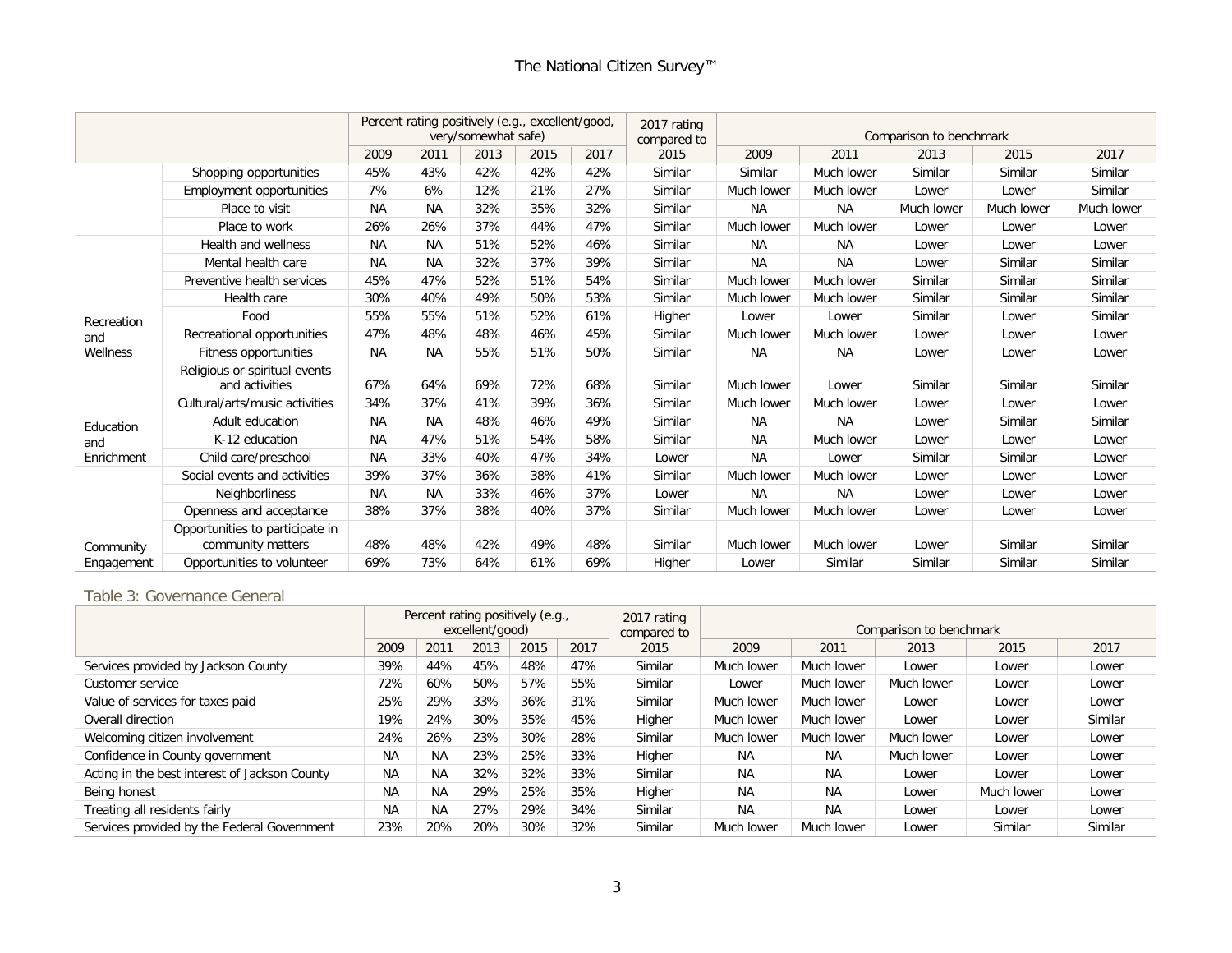#### Table 4: Governance by Facet

|               | Percent rating positively (e.g.,<br>excellent/good) |           |           |      |      | 2017 rating<br>compared | Comparison to benchmark |            |            |            |            |            |
|---------------|-----------------------------------------------------|-----------|-----------|------|------|-------------------------|-------------------------|------------|------------|------------|------------|------------|
|               |                                                     | 2009      | 2011      | 2013 | 2015 | 2017                    | to 2015                 | 2009       | 2011       | 2013       | 2015       | 2017       |
|               | Police                                              | 62%       | 66%       | 65%  | 74%  | 72%                     | Similar                 | Much lower | Much lower | Lower      | Similar    | Similar    |
|               | Fire                                                | <b>NA</b> | 76%       | 76%  | 86%  | 82%                     | Similar                 | <b>NA</b>  | Much lower | Lower      | Similar    | Similar    |
|               | Ambulance/EMS                                       | <b>NA</b> | 79%       | 79%  | 87%  | 83%                     | Similar                 | <b>NA</b>  | Much lower | Lower      | Similar    | Similar    |
|               | Crime prevention                                    | 41%       | 43%       | 40%  | 47%  | 27%                     | Lower                   | Much lower | Much lower | Lower      | Lower      | Much lower |
|               | Fire prevention                                     | NA        | 59%       | 58%  | 66%  | 58%                     | Lower                   | <b>NA</b>  | Much lower | Lower      | Similar    | Lower      |
|               | Animal control                                      | 32%       | 36%       | 31%  | 32%  | 41%                     | Higher                  | Much lower | Much lower | Lower      | Much lower | Lower      |
| Safety        | <b>Emergency preparedness</b>                       | 40%       | 44%       | 32%  | 47%  | 40%                     | Similar                 | Much lower | Much lower | Lower      | Lower      | Lower      |
|               | Traffic enforcement                                 | 53%       | 53%       | 50%  | 60%  | 54%                     | Similar                 | Much lower | Much lower | Similar    | Similar    | Similar    |
|               | Street repair                                       | 12%       | 11%       | 7%   | 8%   | 7%                      | Similar                 | Much lower | Much lower | Much lower | Much lower | Much lower |
|               | Street cleaning                                     | <b>NA</b> | <b>NA</b> | 20%  | 17%  | 18%                     | Similar                 | <b>NA</b>  | <b>NA</b>  | Much lower | Much lower | Much lower |
|               | <b>Street lighting</b>                              | <b>NA</b> | <b>NA</b> | 35%  | 31%  | 29%                     | Similar                 | <b>NA</b>  | <b>NA</b>  | Lower      | Lower      | Lower      |
|               | Snow removal                                        | 38%       | 36%       | 36%  | 37%  | 40%                     | Similar                 | Much lower | Much lower | Lower      | Lower      | Lower      |
|               | Sidewalk maintenance                                | <b>NA</b> | <b>NA</b> | 26%  | 24%  | 26%                     | Similar                 | <b>NA</b>  | <b>NA</b>  | Lower      | Lower      | Lower      |
|               | Traffic signal timing                               | <b>NA</b> | <b>NA</b> | 32%  | 41%  | 37%                     | Similar                 | <b>NA</b>  | <b>NA</b>  | Lower      | Similar    | Similar    |
| Mobility      | Bus or transit services                             | 40%       | 47%       | 44%  | 36%  | 46%                     | Higher                  | Lower      | Similar    | Similar    | Similar    | Similar    |
|               | Garbage collection                                  | <b>NA</b> | 75%       | 67%  | 74%  | 76%                     | Similar                 | <b>NA</b>  | Much lower | Lower      | Similar    | Similar    |
|               | Recycling                                           | 56%       | 61%       | 45%  | 50%  | 51%                     | Similar                 | Much lower | Much lower | Much lower | Much lower | Much lower |
|               | Yard waste pick-up                                  | ΝA        | 38%       | 22%  | 30%  | 29%                     | Similar                 | <b>NA</b>  | Much lower | Much lower | Much lower | Much lower |
|               | Drinking water                                      | ΝA        | 57%       | 50%  | 57%  | 49%                     | Similar                 | <b>NA</b>  | Much lower | Lower      | Lower      | Lower      |
| Natural       | Natural areas preservation                          | <b>NA</b> | 41%       | 40%  | 51%  | 51%                     | Similar                 | <b>NA</b>  | Much lower | Lower      | Similar    | Similar    |
| Environment   | Open space                                          | 46%       | 55%       | 45%  | 43%  | 48%                     | Similar                 | Much lower | Much lower | Lower      | Lower      | Lower      |
|               | Storm drainage                                      | 48%       | 49%       | 36%  | 38%  | 41%                     | Similar                 | Lower      | Much lower | Lower      | Lower      | Lower      |
|               | Sewer services                                      | <b>NA</b> | 65%       | 55%  | 58%  | 63%                     | Similar                 | <b>NA</b>  | Lower      | Lower      | Lower      | Similar    |
|               | Power utility                                       | <b>NA</b> | 67%       | 56%  | 67%  | 67%                     | Similar                 | <b>NA</b>  | Much lower | Lower      | Similar    | Similar    |
|               | Utility billing                                     | <b>NA</b> | <b>NA</b> | 50%  | 55%  | 59%                     | Similar                 | <b>NA</b>  | <b>NA</b>  | Lower      | Lower      | Similar    |
|               | Land use, planning and zoning                       | <b>NA</b> | 28%       | 20%  | 32%  | 30%                     | Similar                 | <b>NA</b>  | Much lower | Lower      | Lower      | Lower      |
| <b>Built</b>  | Code enforcement                                    | <b>NA</b> | 19%       | 11%  | 19%  | 24%                     | Similar                 | <b>NA</b>  | Much lower | Much lower | Much lower | Lower      |
| Environment   | Cable television                                    | <b>NA</b> | 47%       | 44%  | 41%  | 44%                     | Similar                 | <b>NA</b>  | Lower      | Lower      | Similar    | Similar    |
| Economy       | Economic development                                | 9%        | 15%       | 14%  | 22%  | 35%                     | Higher                  | Much lower | Much lower | Much lower | Lower      | Lower      |
|               | County parks                                        | 78%       | 75%       | 65%  | 68%  | 65%                     | Similar                 | Lower      | Lower      | Lower      | Similar    | Lower      |
|               | Recreation programs                                 | 60%       | 60%       | 46%  | 50%  | 57%                     | Similar                 | Much lower | Much lower | Lower      | Lower      | Lower      |
| Recreation    | <b>Recreation centers</b>                           | 54%       | 55%       | 45%  | 47%  | 58%                     | Higher                  | Much lower | Much lower | Lower      | Lower      | Lower      |
| and Wellness  | Health services                                     | 45%       | 49%       | 49%  | 54%  | 48%                     | Similar                 | Much lower | Much lower | Similar    | Lower      | Lower      |
| Education and | Special events                                      | <b>NA</b> | <b>NA</b> | 40%  | 42%  | 49%                     | Similar                 | <b>NA</b>  | <b>NA</b>  | Lower      | Lower      | Lower      |
| Enrichment    | Public libraries                                    | <b>NA</b> | 75%       | 72%  | 72%  | 76%                     | Similar                 | <b>NA</b>  | Lower      | Similar    | Similar    | Similar    |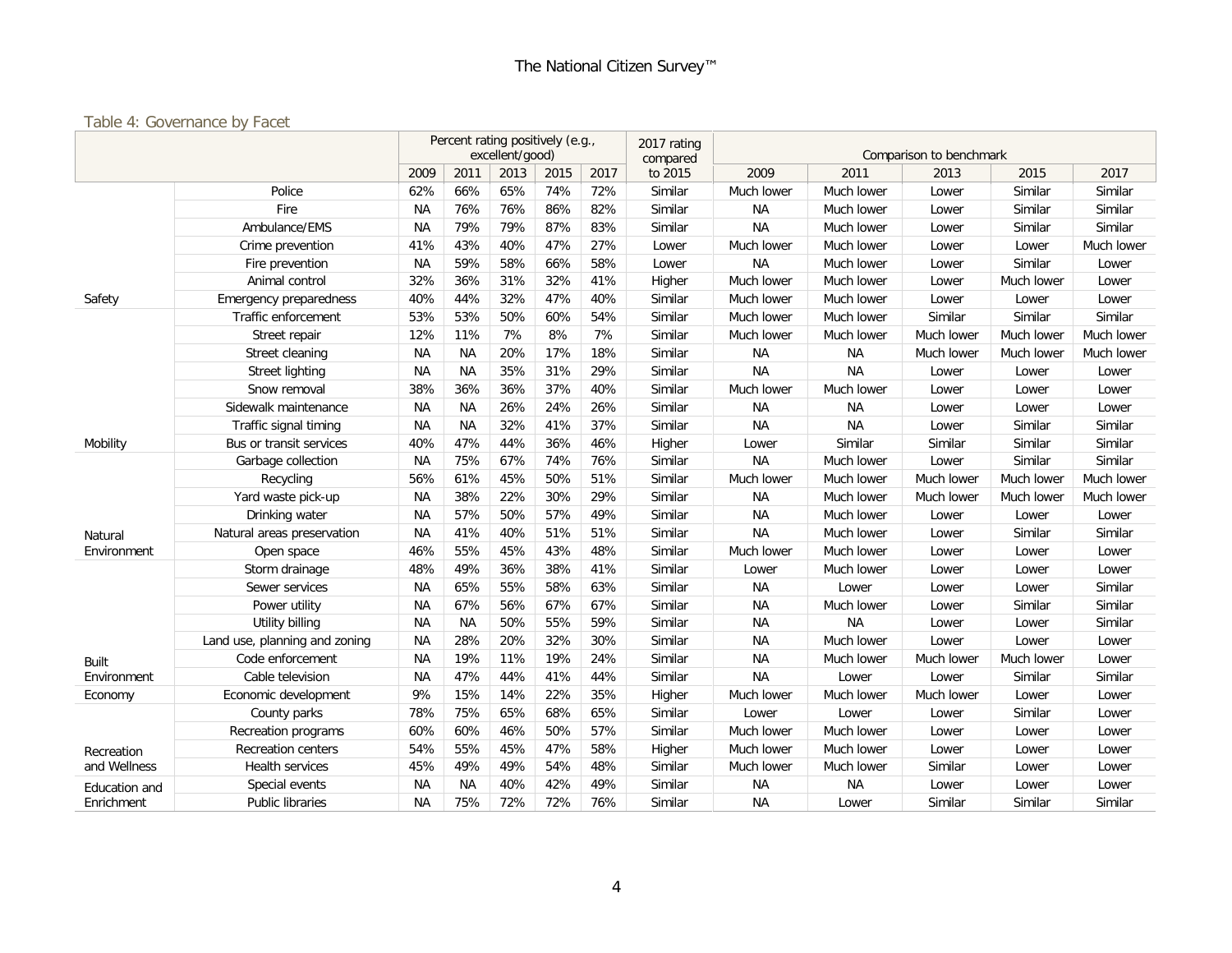|                                  |  |      | Percent rating positively (e.g.,<br>excellent/good) |      |      |      |         | Comparison to benchmark |            |       |       |       |  |
|----------------------------------|--|------|-----------------------------------------------------|------|------|------|---------|-------------------------|------------|-------|-------|-------|--|
|                                  |  | 2009 | 201'                                                | 2013 | 2015 | 2017 | to 2015 | 2009                    | 2011       | 2013  | 2015  | 2017  |  |
| Community                        |  |      |                                                     |      |      |      |         |                         |            |       |       |       |  |
| Public information<br>Engagement |  |      | 51%                                                 | 44%  | 46%  | 44%  | Similar | Much lower              | Much lower | Lower | Lower | Lower |  |

#### Table 5: Participation General

|                                      |     |     | Percent rating positively (e.g., always/sometimes, more than once<br>a month, yes) |     |     | 2017 rating<br>compared | Comparison to benchmark |            |            |            |            |  |  |
|--------------------------------------|-----|-----|------------------------------------------------------------------------------------|-----|-----|-------------------------|-------------------------|------------|------------|------------|------------|--|--|
| 2013<br>2009<br>2015<br>2017<br>2011 |     |     |                                                                                    |     |     | to 2015                 | 2009                    | 2011       | 2013       | 2015       | 2017       |  |  |
| Sense of community                   | 35% | 35% | 26%                                                                                | 34% | 28% | Similar                 | Much lower              | Much lower | Much lower | Much lower | Much lower |  |  |
| Recommend Jackson County             | 53% | 61% | 66%                                                                                | 56% | 60% | Similar                 | Much lower              | Much lower | Much lower | Much lower | Much lower |  |  |
| Remain in Jackson County             | 73% | 79% | 83%                                                                                | 78% | 78% | Similar                 | Much lower              | Similar    | Similar    | Similar    | Similar    |  |  |
| Contacted Jackson County             |     |     |                                                                                    |     |     |                         |                         |            |            |            |            |  |  |
| employees                            | 49% | 40% | 31%                                                                                | 25% | 29% | Similar                 | Much lower              | Much lower | Lower      | Much lower | Lower      |  |  |

#### Table 6: Participation by Facet

|                            |                                                  |           | Percent rating positively (e.g., always/sometimes, more | than once a month, yes) |      |      | 2017 rating      | Comparison to benchmark |                |         |         |               |  |
|----------------------------|--------------------------------------------------|-----------|---------------------------------------------------------|-------------------------|------|------|------------------|-------------------------|----------------|---------|---------|---------------|--|
|                            |                                                  | 2009      | 2011                                                    | 2013                    | 2015 | 2017 | compared to 2015 | 2009                    | 2011           | 2013    | 2015    | 2017          |  |
|                            | Stocked supplies for an emergency                | <b>NA</b> | <b>NA</b>                                               | 38%                     | 42%  | 30%  | Lower            | <b>NA</b>               | <b>NA</b>      | Similar | Similar | Similar       |  |
|                            | Did NOT report a crime                           | <b>NA</b> | <b>NA</b>                                               | 70%                     | 79%  | 79%  | Similar          | <b>NA</b>               | <b>NA</b>      | Similar | Similar | Similar       |  |
| Safety                     | Was NOT the victim of a crime                    | 85%       | 87%                                                     | 79%                     | 84%  | 90%  | Similar          | Similar                 | Similar        | Similar | Similar | Similar       |  |
|                            | Used public transportation instead<br>of driving | <b>NA</b> | <b>NA</b>                                               | 13%                     | 8%   | 2%   | Similar          | ΝA                      | NА             | Lower   | Lower   | Much<br>lower |  |
|                            | Carpooled instead of driving alone               | <b>NA</b> | <b>NA</b>                                               | 46%                     | 33%  | 33%  | Similar          | <b>NA</b>               | ΝA             | Similar | Similar | Lower         |  |
| Mobility                   | Walked or biked instead of driving               | <b>NA</b> | <b>NA</b>                                               | 41%                     | 42%  | 33%  | Lower            | <b>NA</b>               | <b>NA</b>      | Lower   | Lower   | Much<br>lower |  |
|                            | Conserved water                                  | <b>NA</b> | <b>NA</b>                                               | 70%                     | 71%  | 75%  | Similar          | <b>NA</b>               | <b>NA</b>      | Lower   | Lower   | Similar       |  |
|                            | Made home more energy efficient                  | <b>NA</b> | <b>NA</b>                                               | 86%                     | 84%  | 81%  | Similar          | <b>NA</b>               | <b>NA</b>      | Similar | Similar | Similar       |  |
| Natural<br>Environment     | Recycled at home                                 | 72%       | 80%                                                     | 74%                     | 70%  | 74%  | Similar          | Much<br>lower           | Similar        | Lower   | Lower   | Lower         |  |
|                            | Did NOT observe a code violation                 | <b>NA</b> | <b>NA</b>                                               | 46%                     | 47%  | 39%  | Similar          | <b>NA</b>               | NA.            | Similar | Similar | Lower         |  |
| Built<br>Environment       | NOT under housing cost stress                    | 68%       | 70%                                                     | 73%                     | 68%  | 77%  | Higher           | Higher                  | Much<br>higher | Similar | Similar | Similar       |  |
|                            | Purchased goods or services in<br>Jackson County | <b>NA</b> | <b>NA</b>                                               | 98%                     | 96%  | 96%  | Similar          | <b>NA</b>               | <b>NA</b>      | Similar | Similar | Similar       |  |
|                            | Economy will have positive impact<br>on income   | 10%       | 13%                                                     | 22%                     | 27%  | 27%  | Similar          | Much<br>lower           | Lower          | Similar | Similar | Similar       |  |
| Economy                    | Work in Jackson County                           | <b>NA</b> | <b>NA</b>                                               | 49%                     | 55%  | 59%  | Similar          | <b>NA</b>               | <b>NA</b>      | Similar | Higher  | Higher        |  |
| Recreation<br>and Wellness | Used Jackson County recreation<br>centers        | 53%       | 50%                                                     | 54%                     | 44%  | 38%  | Similar          | Lower                   | Much<br>lower  | Similar | Lower   | Lower         |  |